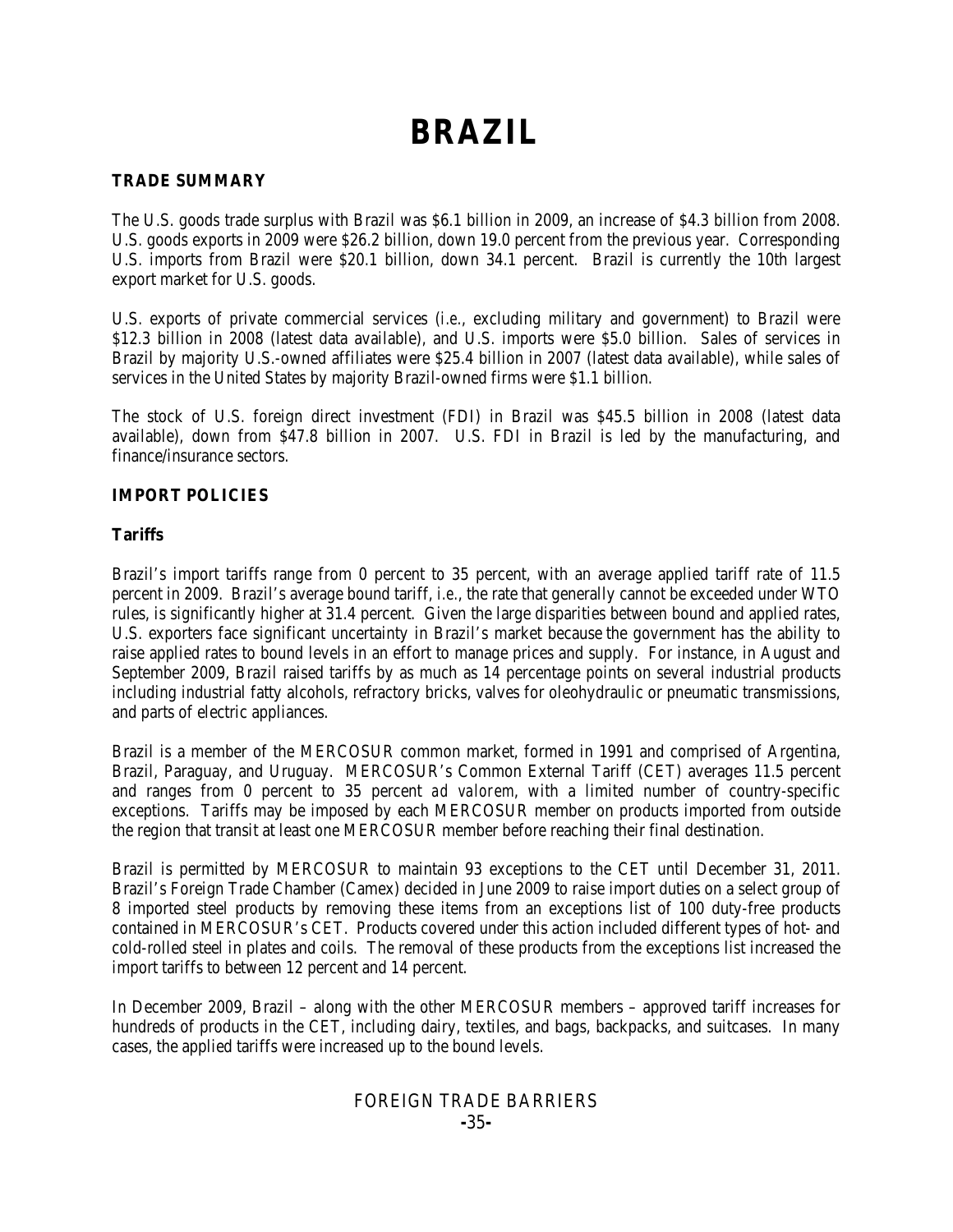High *ad valorem* tariffs affect U.S. exports across diverse sectors including automobiles, automotive parts, electronics, chemicals, plastics, textiles, and apparel.

#### **Nontariff Barriers**

Brazil applies federal and state taxes and charges to imports that can effectively double the actual cost of importing products into Brazil. The complexities of the domestic tax system, including multiple cascading taxes and tax disputes among the various states, pose numerous challenges to U.S. companies operating in Brazil.

A number of imports are prohibited, including foreign blood products and all used consumer goods, such as machinery, automobiles, clothing, medical equipment, and tires. Brazil also restricts the entry of certain types of remanufactured goods (*e.g.*, earthmoving equipment, automotive parts, and medical equipment) through onerous import licensing procedures. importation of such goods if they are not produced domestically. A 25 percent merchant marine tax on long distance freight at Brazilian ports puts U.S. agricultural products at a competitive disadvantage to MERCOSUR products. Brazil applies a 60 percent flat import tax on most manufactured retail goods imported via mail and express shipment by individuals that go through a simplified customs clearance procedure called RTS (simplified tax regime). Goods with a value of over \$3,000 cannot be imported using this regime.

#### **Import Licensing/Customs Valuation/Trade Remedies**

All importers must register with the Secretariat of Foreign Trade (SECEX) to access Brazil's "SISCOMEX" computerized trade documentation system. SISCOMEX registration requirements are onerous, including a minimum capital requirement. However, since it was updated in early 2007, the SISCOMEX system for import-export license processing has become more efficient. Fees are assessed for each import statement submitted through SISCOMEX. Brazil has both automatic and non-automatic import license requirements. Brazil's non-automatic import licensing system covers imports of products that require authorization from specific ministries or agencies, such as beverages (Ministry of Agriculture), pharmaceuticals (Ministry of Health), and arms and munitions (National Defense Ministry). Although a list of products subject to non-automatic import licensing procedures is available on the SISCOMEX system, specific information related to non-automatic import license requirements and explanations for rejections of non-automatic import license applications are lacking. The lack of transparency surrounding these procedures can be frustrating and cumbersome for U.S. exporters.

U.S. companies continue to complain of onerous documentation requirements, which are required before certain types of goods can enter Brazil even on a temporary basis. For example, the Ministry of Health's regulatory agency, ANVISA, must approve product registrations for imported pharmaceuticals, medical devices, health and fitness equipment, cosmetics, and processed food products. Currently, the registration process at ANVISA takes from three months to six months for new versions of existing products, but can take over six months to register products new to the market. Registration of certain pharmaceutical products can take over one year, since ANVISA requires that a full battery of clinical testing be performed in Brazil, regardless of whether or not the drug already has approval from the U.S. Food and Drug Administration.

U.S. companies also have complained that customs officials often apply a higher dutiable value based on a retail price rather than recognizing the company's stated transaction value.

# FOREIGN TRADE BARRIERS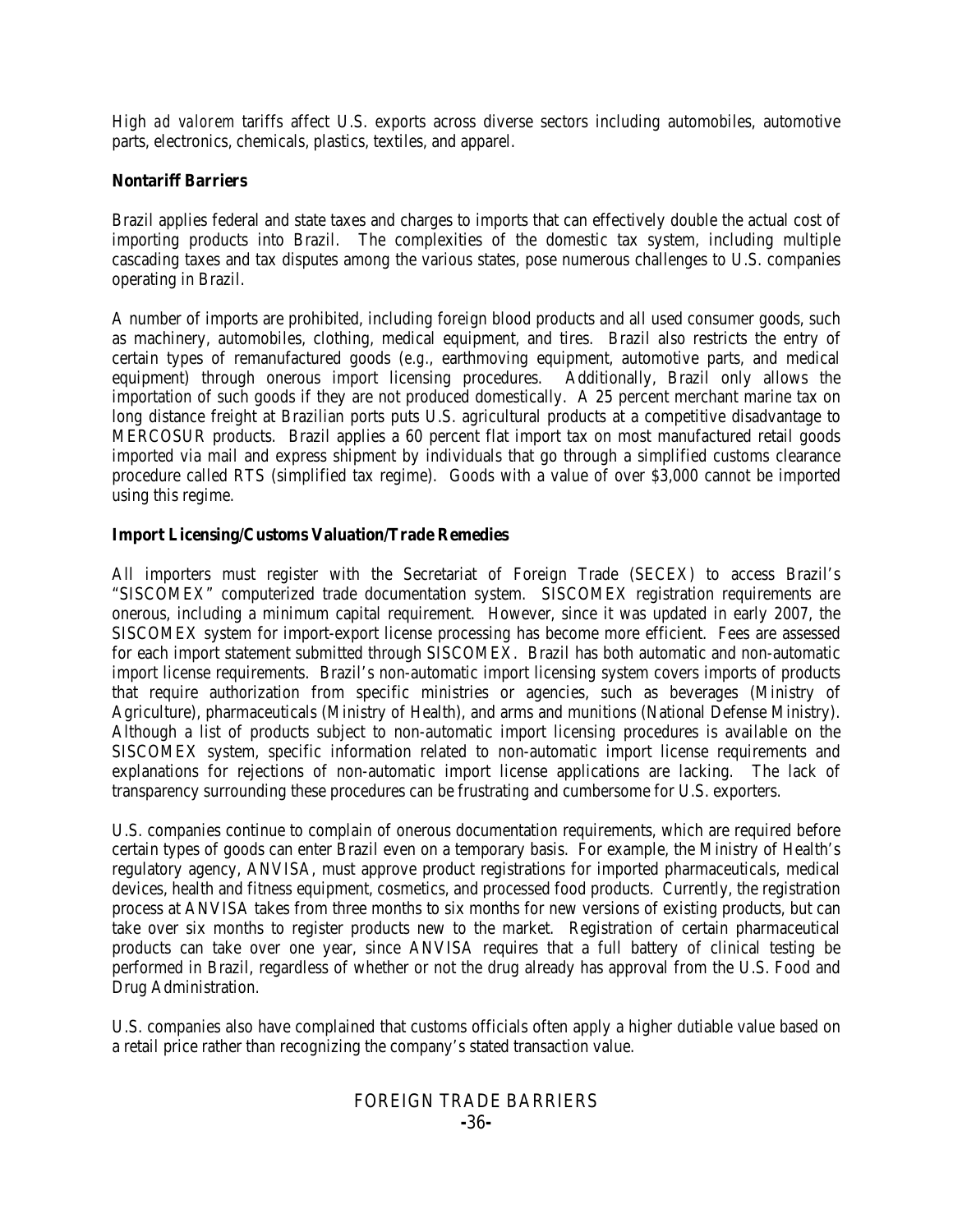In recent years, Brazil has become a more active user of antidumping and safeguard remedies. Since July 2009, Brazil has initiated three antidumping proceedings involving U.S. exports (an investigation of polypropylene film and reviews of the antidumping measures on ethylene glycol [EBMEG] and polyvinyl chloride in suspension [PVC-S]). Brazil presently has antidumping measures in force involving the following eight products exported from the United States: EBMEG, PVC-S, polyethylene terephthalate (PET) resin, pre-sensitized offset plate, polycarbonate resin, phenol, supercalendared paper, and butyl acrylate.

In October 2009, Brazil terminated its safeguard investigation on recordable CDs and DVDs.

#### **EXPORT SUBSIDIES**

In October 2007, Brazil restored tax breaks to exporters with the enactment of Law 11529 with the stated intention of helping industries hurt by the strengthening of the *real*, the national currency. The law expands the government's program for exporting companies purchasing capital goods. To be exempt from paying the 9.25 percent social integration (PIS) and social security (COFINS) taxes on these purchases, companies normally must prove they derive at least 70 percent of their revenues from exportation. This benchmark was lowered to 60 percent for companies in the sectors covered by the legislation.

The government of Brazil offers a variety of tax, tariff, and financing incentives to encourage production for export and the use of Brazilian-made inputs in domestic production. For example, Brazil's National Bank for Economic and Social Development (BNDES) provides long-term financing to Brazilian industries through several different programs. The interest rates charged on this financing are customarily lower than the prevailing market interest rates for domestic financing. One BNDES program, FINAME, provides financing for Brazilian firms to purchase Brazilian-made machinery and equipment and capital goods with a high level of domestic content. These programs can be used for financing capacity expansions and equipment purchases in industries such as steel and agriculture.

Brazil's Special Regime for the Information Technology Exportation Platform (REPES) suspends through 2010 PIS-COFINS taxes on goods and information technology services imported by companies that commit to export software and information technology services to the extent that those exports account for over 80 percent of their annual gross income. The Special Regime for the Acquisition of Capital Goods by Exporting Enterprises (RECAP) suspends these same taxes on new machines, instruments, and equipment imported by companies that commit for a period of at least three years to export goods and services such that they account for at least 80 percent of their overall gross income for the previous calendar year.

#### **GOVERNMENT PROCUREMENT**

U.S. companies have found it difficult to participate in Brazil's public sector procurement unless they are associated with a local firm. Without a substantial in-country presence, U.S. companies regularly face significant obstacles in winning government contracts and are often more successful in subcontracting with larger Brazilian firms. However, regulations allow a Brazilian state enterprise to subcontract services to a foreign firm only if domestic expertise is unavailable. Additionally, U.S. and other foreign firms may only bid to provide technical services where there are no qualified Brazilian firms available.

Brazilian government procurement policies apply to purchases by government entities and state-owned companies. Brazil has an open competition process for major government procurements. Under

# FOREIGN TRADE BARRIERS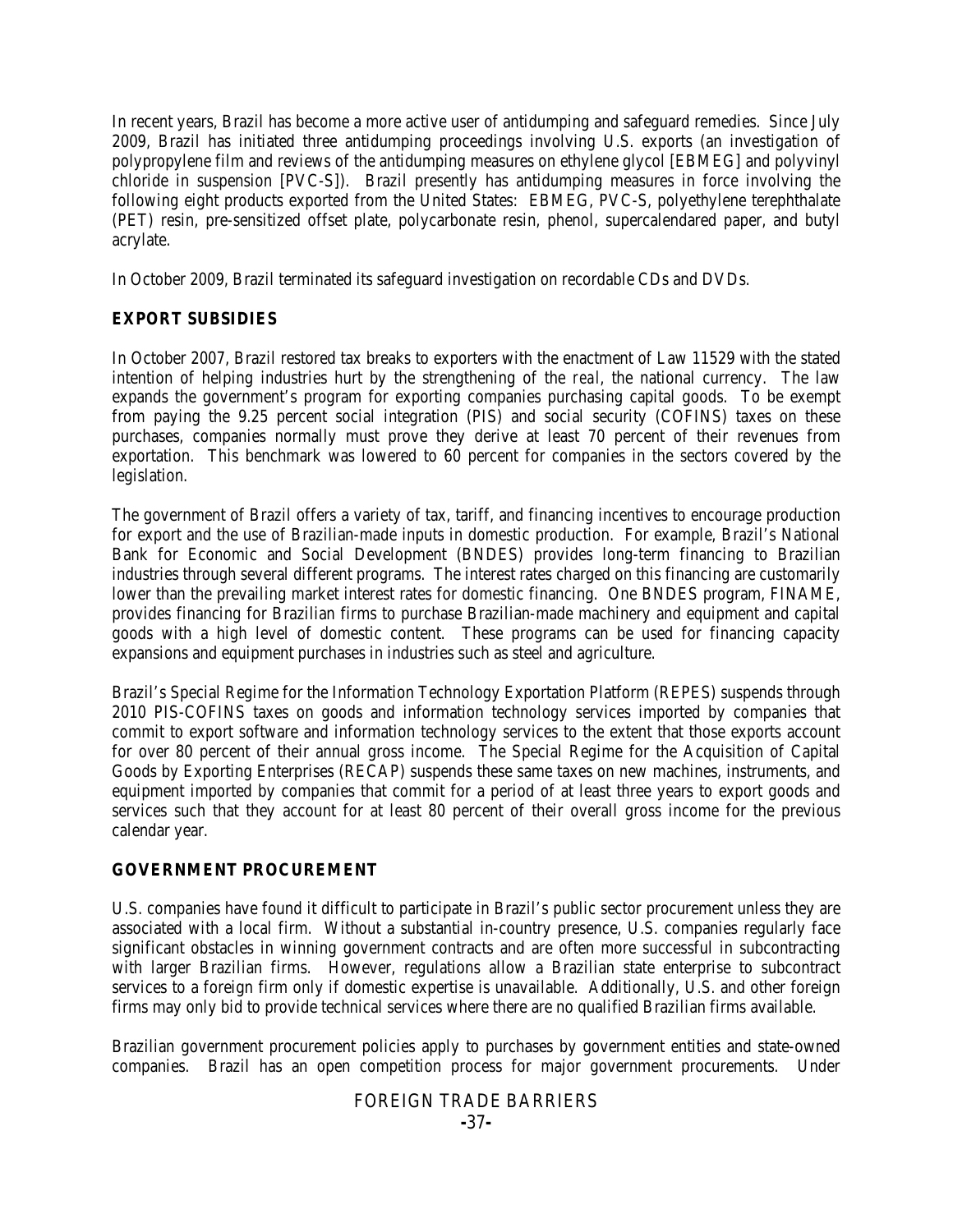Brazilian law, price is to be the overriding factor in selecting suppliers. By law, the Brazilian government may not make a distinction between domestic and foreign-owned companies during the tendering process; however, when two equally qualified vendors are considered, the law's implementing regulations provide a preference to Brazilian goods and services.

The procurement of certain parastatal companies is subject to simplified procedures designed to make those companies more competitive with their private sector counterparts. In 1997, with the end of the oil monopoly, the Brazilian government issued Law Decree number 2745/98, which regulates the procurement of services, construction works, and the acquisition of goods and equipment. Pursuant to Law Decree number 2745/98, Petrobras may hold tenders through invitation letters, electronic auctions, or national or international bids. From time to time, however, suppliers have found that Brazil's General Attorney will question procurements conducted pursuant to these simplified procedures resulting in delays in Petrobras' tenders. More recently, in May 2009, the Brazilian government extended the same simplified procurement procedures to the parastatal power company Eletrobras and its subsidiaries through Law 11.943/09.

Brazil's regulations on the procurement of information technology goods and services require federal agencies and parastatal entities to give preferences to locally produced computer products based on a complicated and nontransparent price/technology matrix. However, Brazil permits foreign companies that have established legal entities in Brazil to compete for procurement financed by multilateral development bank loans.

Through direct bidding or participation in consortia, most government procurement is open to at least some form of international competition. However, many of the larger procurements (*e.g.*, military purchases) can lead to unilateral single source procurement awards. The value of current pending military procurements exceeds \$1 billion.

Brazil is not a signatory to the WTO Agreement on Government Procurement (GPA).

# **INTELLECTUAL PROPERTY RIGHTS (IPR) PROTECTION**

Brazil was listed on the Watch List in the 2009 Special 301 report. While Brazil has made important progress in enhancing the effectiveness of intellectual property enforcement, particularly with respect to pirated audiovisual goods, some areas of IPR protection and enforcement continue to represent barriers to U.S. exports and investment. Key issues cited in the report include concerns regarding IPR enforcement, including the need to increase raids and seizures of pirated and counterfeit products, and increase actions against book and Internet piracy. The United States has also raised concerns regarding patent protection for pharmaceuticals and medical devices, including with respect to the role of Brazil's health authority (ANVISA) in the patent application process; inadequate protection against unfair commercial use of undisclosed test and other data generated to obtain marketing approval for human-use pharmaceutical products; and an inter-ministerial decision against granting patents for polymorphs and second-use inventions. Implementation of that decision would require a change to Brazil's patent law. Though not yet enacted, a bill has been introduced in the Chamber of Deputies; in the interim, the Brazilian patent and trademark office (INPI) continues to evaluate polymorph and second-use applications on a case by case basis.

# FOREIGN TRADE BARRIERS **-**38**-**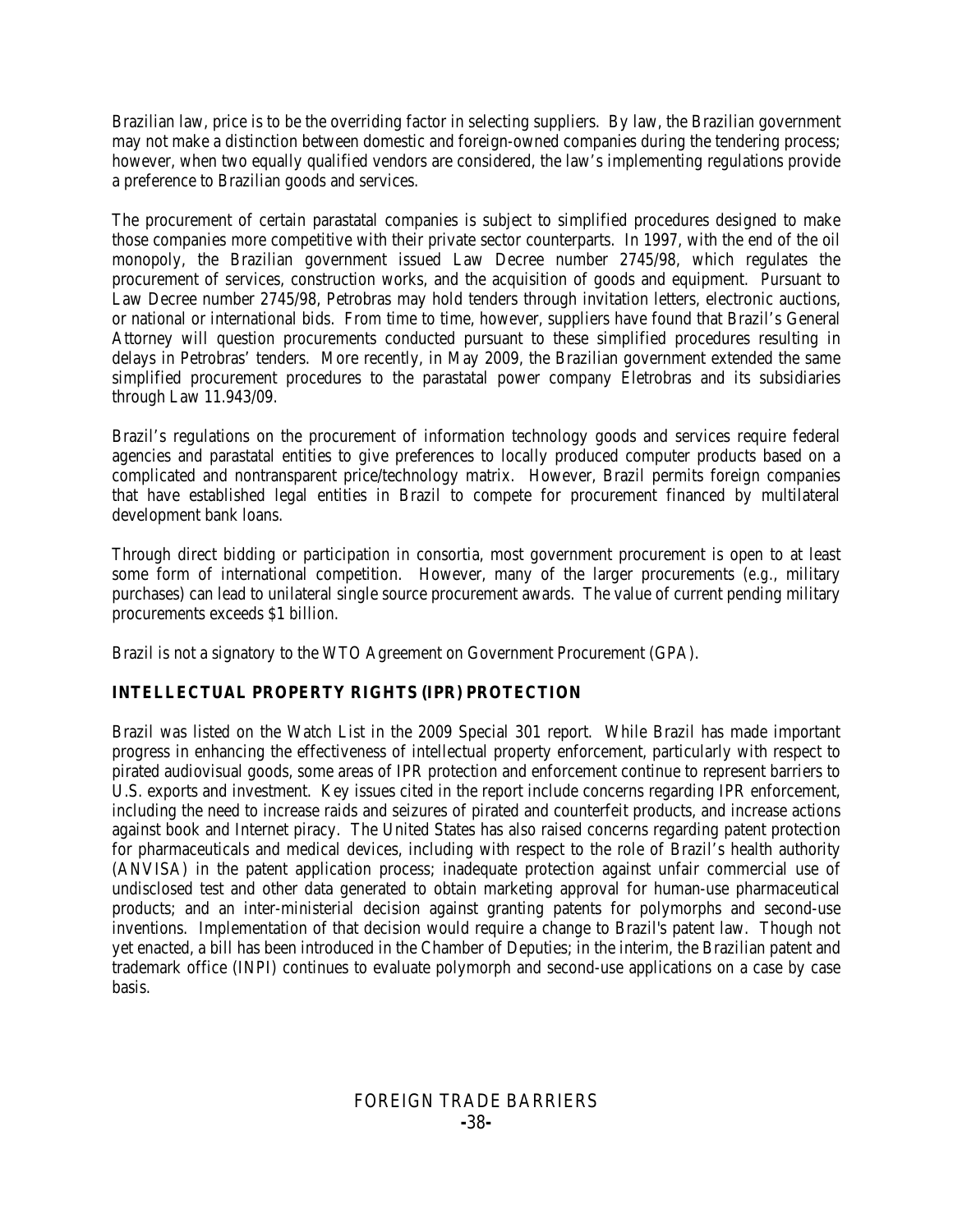#### **SERVICES BARRIERS**

#### **Audiovisual Services**

Law 10454 of 2002 aims to promote the national film industry through the creation of the National Film Agency (ANCINE) and through various regulatory measures. The law imposes a fixed tax on each foreign film released in theaters, foreign home entertainment products, and foreign programming for broadcast television.

Remittances to foreign producers of audiovisual works are subject to a 25 percent income withholding tax. Brazilian distributors of foreign films are subject to a separate levy equal to 11 percent of their withholding taxes. This tax, called the CONDECINE (Contribution to the Development of a National Film Industry), is waived for the Brazilian distributor if the producer of the foreign audiovisual work agrees to invest an amount equal to 70 percent of the income withholding tax on their remittances in coproductions with Brazilian film companies. The CONDECINE tax is also levied on any foreign video and audio advertising.

Brazil also requires that 100 percent of all films and television shows be printed locally. Importation of color prints for the theatrical and television markets is prohibited. Domestic film quotas also exist for theatrical screening and home video distribution.

#### **Broadcasting**

Foreign ownership of cable companies is limited to 49 percent, and the foreign owner must have a headquarters in Brazil and have had a presence in the country for the prior 10 years. Foreign cable and satellite television programmers are subject to an 11 percent remittance tax. The tax, however, can be avoided if the programmer invests 3 percent of its remittances in co-production of Brazilian audiovisual services. National cable and satellite operators are subject to a fixed title levy on foreign content and foreign advertising released on their channels. Law 10610 of 2002 limits foreign ownership in media outlets to 30 percent, including the print and "open broadcast" (non-cable) television sectors. Open broadcast television companies are also subject to a regulation requiring that 80 percent of their programming content be domestic in origin.

# **Express Delivery Services**

U.S. express delivery service (EDS) companies face significant challenges in the Brazilian market due to numerous limitations established by the Brazilian government such as high import taxes, a new, partially functioning automated express delivery clearance system, and low maximum value limits for express export and import shipments.

The Brazilian government charges a 60 percent duty for all goods imported through the Simplified Customs Clearance process used for express delivery shipments. U.S. industry contends that this duty rate is higher than duties normally levied on goods arriving via regular mail, putting express delivery companies at a competitive disadvantage. Moreover, Brazilian Customs has established maximum value limits of \$10,000 for exports and \$3,000 for imports sent using express services. These limits severely restrict the Brazilian express delivery market's growth potential and impede U.S. exporters doing business with Brazil.

# FOREIGN TRADE BARRIERS **-**39**-**